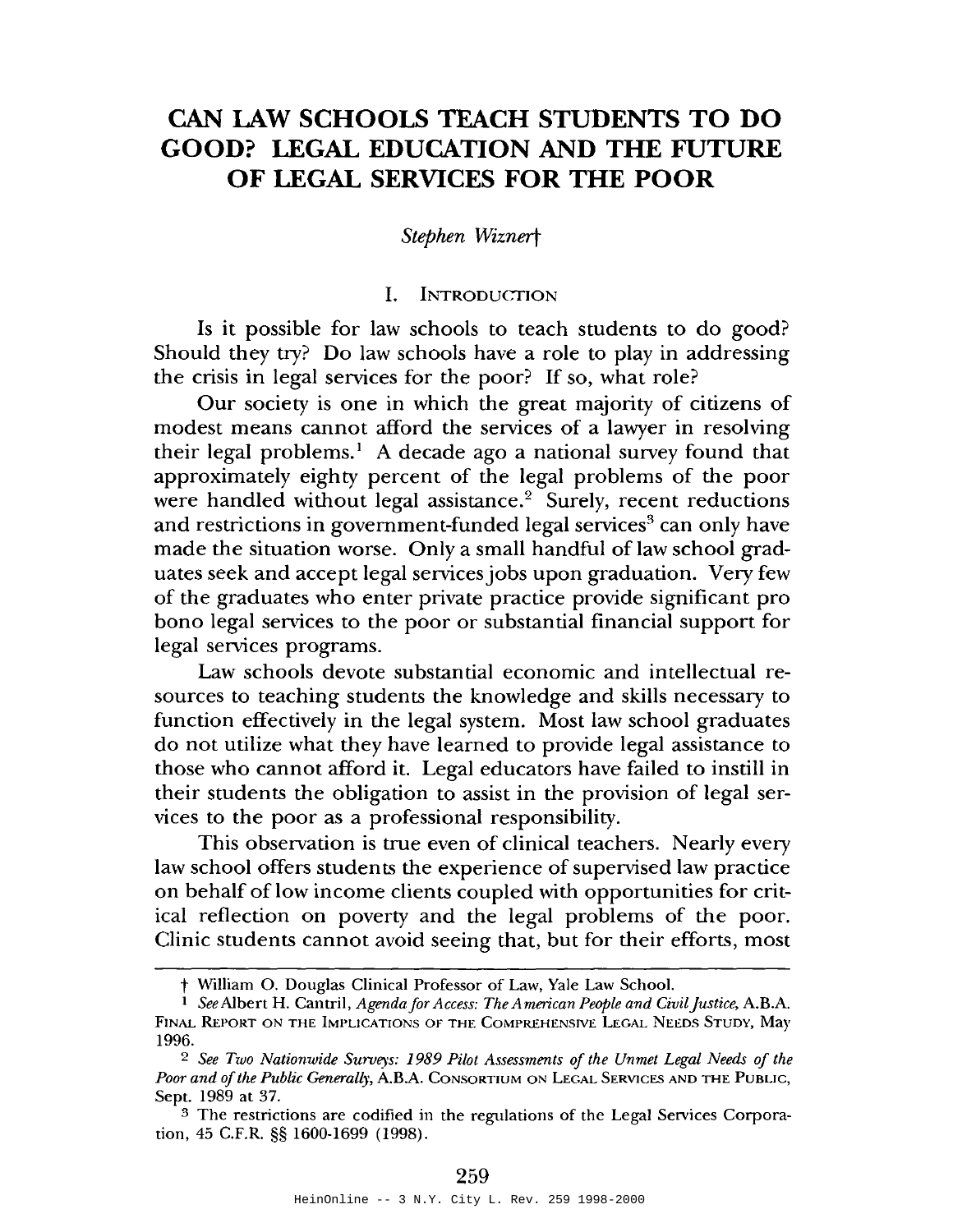of their clients would not have legal representation. And yet only a very small percentage of students who have participated in law school clinics seek or accept legal services jobs or provide significant pro bono legal services to the poor when they are in private practice.<sup>4</sup>

One might conclude that nothing law schools do can affect the values and behavior of their students who are, after all, adults by the time they enter law school. It simply may not be possible to develop an effective pedagogy that will teach students to do good if they have not already developed the idealism, the willingness to forego financial rewards and social respectability, and the commitment to social justice that motivate and sustain lawyers who do provide legal services to the poor.

But both logic and experience should lead us to question that conclusion. Law schools do succeed in teaching legal knowledge, skills, and professional values to their students. And they do so through a combination of classroom pedagogy, clinical practice, and institutional "culture," including extracurricular student activities, law school pro bono programs, professional activities of the faculty, visiting speakers, and career planning and placement services.

What is needed is a strategy for teaching and inculcating in law students a sense of personal obligation for the provision of legal services to the poor as an essential component of their professional identity.

## II. LAw SCHOOLS AND THE "REAL WORLD"

Outside of a relatively small number of academic purists, the majority of law teachers would subscribe to the idea that they have at least some responsibility to attempt to influence what their stu- . dents do with what they learn in law school and what they understand to be their professional obligation.

One need not fully accept Justice Felix Frankfurter's observation that "the law and lawyers are what the law schools make them"5 in order to recognize that law schools do play a role, not only in training students to be lawyers, but by inculcating values in students that will guide their professional behavior. This being so, it is not enough for law professors to engage in academic research

*<sup>4</sup> See* PHILIP G. SCHRAG & MICHAEL MELTSNER, REFLECTIONS ON CLINICAL LEGAL EDUCATION 314-16 (1998).

<sup>5</sup> JEROLD S. AUERBACH, UNEQUALJUSTICE: LAWYERS AND SOCIAL CHANGE IN MODERN AMERICA 149 (1976).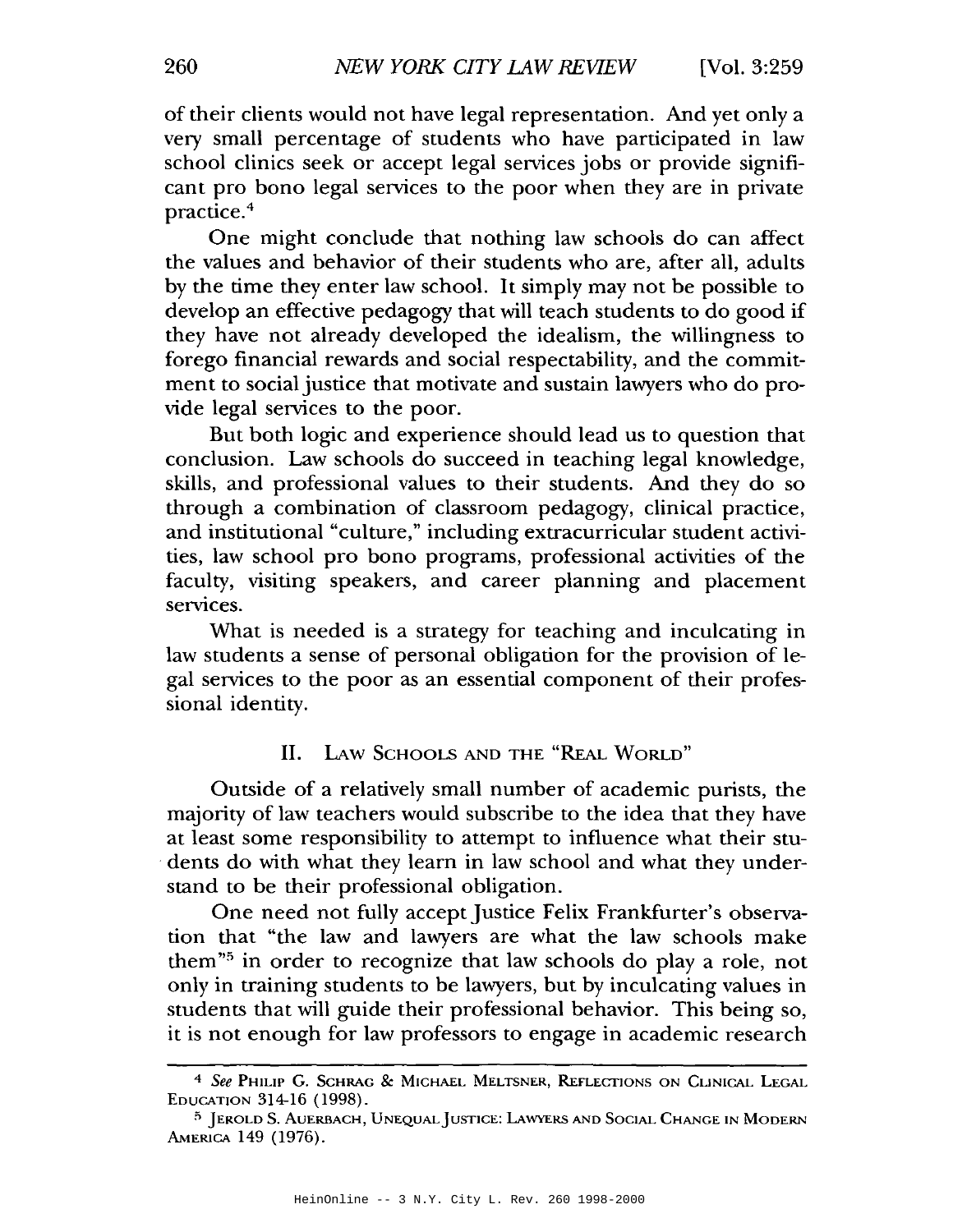and writing and to teach students to "think like lawyers."<sup>6</sup> Law school graduates become practitioners, leaders of the bar, judges, government bureaucrats, politicians, teachers and scholars. In those roles they implement, interpret, challenge, justify, and help create the legal rules through which power is defined, allocated, exercised and denied in the real world. The practice of law is as much about power as it is about legal knowledge and skills. Accordingly, law schools have a responsibility to teach their students about their social responsibilities in exercising the power of law.

In his 1988 address to the Association of American Law Schools, entitled *The* Role *ofLegalEducation in Shaping the Profession,* <sup>7</sup> Judge Harry T. Edwards of the Court of Appeals for the District of Columbia, a former law professor, lamented the existence of two legal "cultures" - the law schools and the legal profession. "[L] aw schools," he observed, "[have become] isolated, in a world of their own." Too many law professors "are either indifferent to or hopelessly naive about the problems of legal practice" and about flaws in the administration of justice.<sup>8</sup>

Judge Edwards described much of current legal scholarship as having almost no relevance to the real world of law, to the actual problems encountered in legislatures, courts and law offices, and to those in need of legal services who are unable to obtain them. "If the law schools do not really know (or even care) what is going on in practice," he asked, "is it fair to assume that law students are really prepared to *serve justice* (as opposed to simply 'making a buck') upon graduation?"9

In the real world, to which Judge Edwards referred, the demand for legal assistance by those unable to afford it is increasing while government funding for legal services has decreased. The private bar has not provided sufficient financial support, pro bono services, or political advocacy to ameliorate this malfunction in the legal system. As a consequence, the legal system is failing low and moderate income citizens, and rendering the ideal of equal justice an empty promise.

fi *See* Stephen Wizner, *Is Learning to "Think Like a Lawyer" Enough?,* 17 YALE L. & POL'y REv. 583 (1998).

<sup>7</sup> Harry T. Edwards, *The Role ofLegal Education in Shaping the Profession, in* 33 LAw QUADRANGLE NOTES 1988, at 20 [hereinafter Edwards, *Role ofLegal Education]. See also* Harry T. Edwards, *The Growing Disjunction Between Legal Education and the Legal Profession,* 91 MICH. L. REv. 34 (1992); Harry T. Edwards, *A New Vision for the Legal Profession,* 72 N.Y.U. L. REv. 567 (1997).

<sup>8</sup> Edwards, *Role of Legal Education, supra* note 7, at 21.

<sup>9</sup> Edwards, *Role ofLegal Education, supra* note 7, at 23.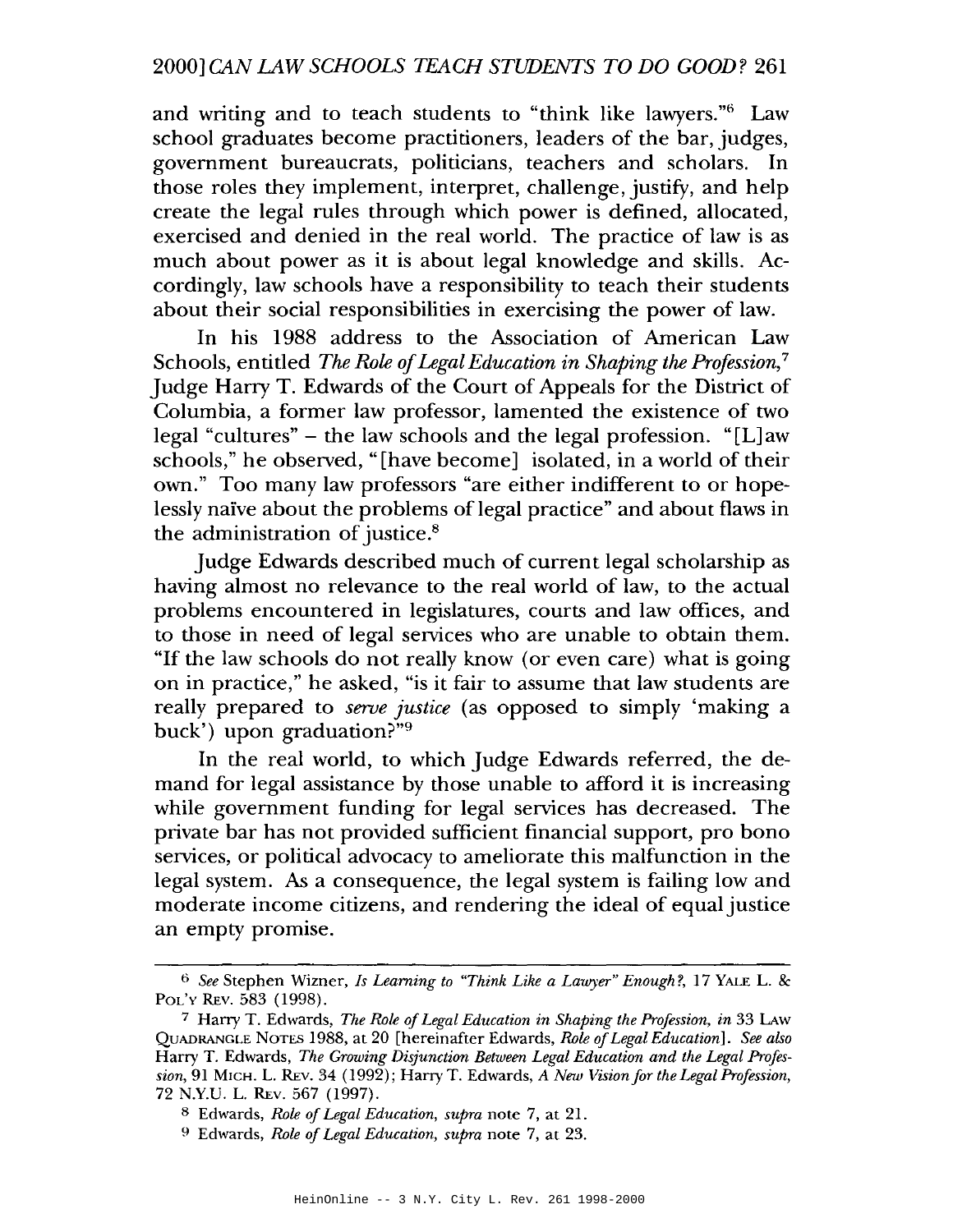Law schools have, on the whole, simply ignored this malfunction in the legal system. They have failed to commit intellectual and financial resources to teaching, research, writing and clinical practice aimed at exposing, analyzing and addressing social justice issues. With few exceptions, law schools have failed to play a critical role in examining the state of the justice system and what needs to be done to fix it, in teaching students about this, and in proposing and advocating the necessary reforms.

Professor Milner Ball of the University of Georgia has recently transformed hisjurisprudence course into a "Public Interest Practicum," in which he and his students provide counseling to individuals of modest financial means in the community of Athens, Georgia. Ball's stated reasons for making this fieldwork an integral part of hisjurisprudence course are "to identify people's needs and the existing services for meeting them, to discover what lawyers can do to help make connections between needs and services, to recognize gaps and what lawyers can do to help fill them, and to determine what systemic changes are in order and how lawyers can initiate them."<sup>10</sup> The course does not fit the description of what is commonly understood to be a "clinical" course. Ball's pedagogical objective is for fieldwork to generate answers to some basic questions in jurisprudence: What is law? What functions can it serve in society? What is the role of the lawyer?

Ball has also changed what students read in the course. Instead of limiting the reading list to classics of jurisprudence, Ball has his students read the Hebrew bible, Greek tragedies, Icelandic sagas, Shakespeare, Neihardt's *Black Elk Speaks,* and Melville's *Billy* Budd. He encourages his students to discover connections between the large moral issues raised in these works and those they encounter in working with the poor. Ball says that the goal of his teaching is to press students to ask "as appropriately jurisprudential questions ... 'Who am <sup>I</sup> as <sup>a</sup> lawyer?' and 'What am <sup>I</sup> doing when <sup>I</sup> practice law?' "11

Lawyers are trustees of justice. A special moral responsibility rests on law teachers. Legal educators should join Milner Ball in taking upon themselves the "special moral responsibility" of striving, through their teaching, research, and writing to democratize the legal culture. $12$ 

<sup>&</sup>lt;sup>10</sup> Milner S. Ball, *Jurisprudence from Below: First Notes*, 61 TENN. L. REV. 747, 753 (1994).

II *Id.*

<sup>12</sup> As Jane Harris Aiken has expressed it: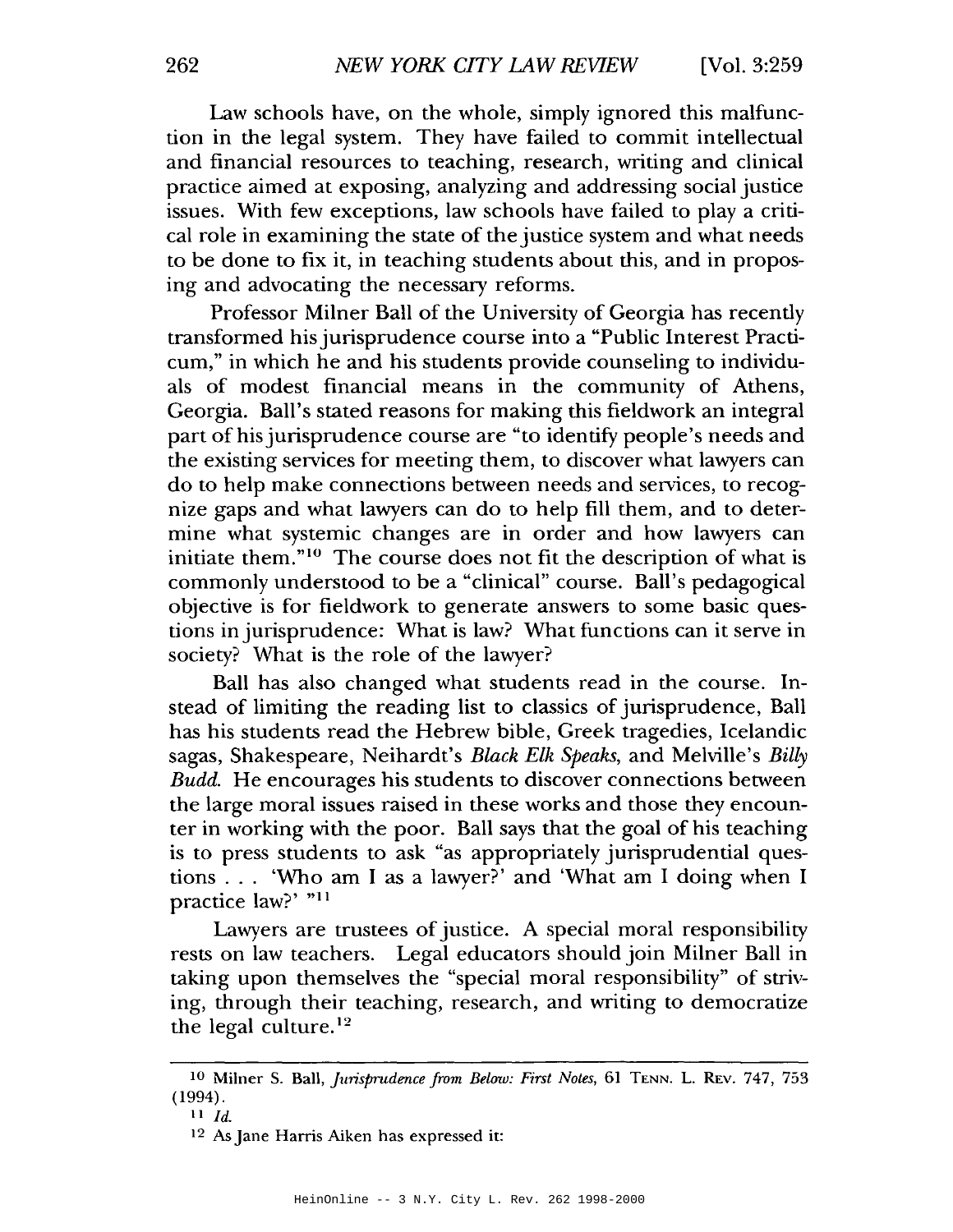## III. LEGAL EDUCATION AND SOCIAL JUSTICE

There are three components of an educational agenda for exposing law students to the crisis in legal services<sup>13</sup> and for inspiring them to take part in addressing the problem. First, law schools must make students aware of and sensitive to injustices in society and malfunctions in the legal system.<sup>14</sup> Second, law schools must show students how law can be used to reform existing social arrangements and legal practice.<sup>15</sup> Third, law schools must teach and motivate students to participate in the struggle for economic and social justice.16

Law schools can teach students to "do good" if they develop an instrumental approach to the teaching of virtue: first, identify the "good" sought to be attained; then, develop a means for achieving that "good." There are two related "goods" to be pursued:

(1) To make the justice system more accessible to the "legally underprivileged";17

(2) To teach and inspire law students to participate in and support the provision of free or affordable legal services to the legally underprivileged.

To realize these "goods," law schools will have to reform curriculum, career planning and placement services, and the institutional culture. Curricular changes will require a goal beyond the teaching of new information or new skills if they are to succeed in inculcating the desired professional values. Changing the curriculum will not achieve the desired end unless its purpose is to transform the law school culture by imbuing the curriculum with an intellectual and moral concern for social and economic justice. Students need to learn and embrace the professional and moral rewards of providing and supporting legal services to the poor, the

- 15 *Id.*
- 16 Id.

If all I can do in law school is to teach students skills ungrounded in a sense of justice then at best there is no meaning to my work, and at worst, I am contributing to the distress in the world. I am sending more people into the community armed with legal training but without a sense of responsibility for others or for the delivery of justice in our society.

Jane Harris Aiken, *Striving to TeachJustice, Fairness and Morality,* 4 CLINICAL L. REv. 1,6, n.1O (1997).

<sup>13</sup> *See* Stephen Wimer, *RationingJustice,* in Symposium, *Crisis in the Legal Profession: Rationing Legal Services for the Poor,* 4 ANN. SURV. AM. L., 1019, 1025 (1997).

<sup>14</sup> *Id.* at 1026.

<sup>17</sup> John Bradway, *The Legally Underprivileged,* 10 CAL. W. L. REv. 228 (1974).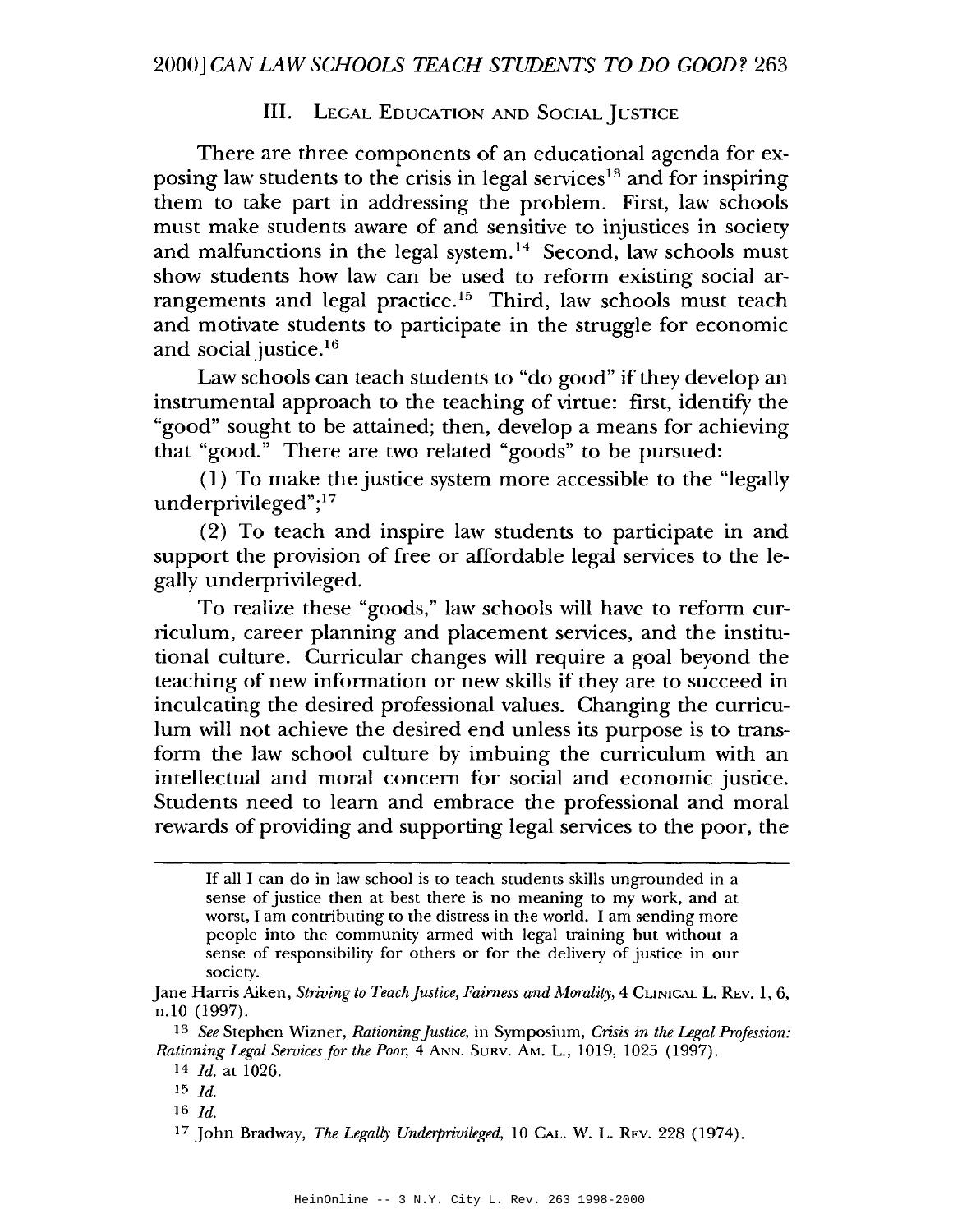vulnerable, and the disempowered, and work for the democratization of the legal system.

Information, properly presented, can be transformative. Therefore, law students should learn about the legal needs of the public, especially of low income individuals and communities; the maldistribution of legal services; strategies for addressing the distribution problem, such as increased public and private funding for legal services, pro bono programs, and legal insurance plans; the organization, economics, and culture of the private bar; and reconceived legal ethics that promote affirmative professional obligations, such as the provision of legal services to the poor.<sup>18</sup> This information can be provided through visiting speakers, but its importance ought to be recognized by incorporating it into the law school curriculum. This can be accomplished in existing courses as well as by creating new ones.

Incorporation of public interest issues into academic courses throughout the curriculum is the "pervasive method"19 of "mainstreaming values."20 The City University of New York School of Law is the only school currently employing the pervasive method, with a special emphasis on the provision of legal services to persons of modest means. The strength, as well as the weakness, of the pervasive method as a strategy for teaching values is that it treats professional responsibility issues with equal importance to other issues addressed in standard courses.

The other approach is to create new courses that focus specifically on the legal needs of the public, the distribution of legal services, the politics and economics of legal services delivery systems, and the ethical and professional dimensions of the maldistribution of legal services. An example of this type of curricular reform is a new course being offered at the Yale Law School entitled "Professionalism in the Public Interest."

Professor Dennis Curtis and the author, inspired by a course offered by Professor Gary Palm at the University of Chicago, coteach a seminar designed to encourage and assist law students to prepare pro bono plans to be carried out during their first few years in private practice. In Palm's words, developing a pro bono

IS *See* Tanina Rostain, *Ethics Lost: Limitations of Current Approaches to Lawyer* Regula*tion,* 71 S. CAL. L. REv. 1273, 1274 (1998).

<sup>19</sup> *See* DEBORAH L. RHODE, PROFESSIONAL REsPONSIBILny: ETHICS BY THE PERVASIVE METHOD (2d ed. 1998).

<sup>20</sup> The author acknowledges Michael Millemann's creation of the term "mainstreaming values" to characterize the incorporation of professional responsibility issues throughout the law school curriculum.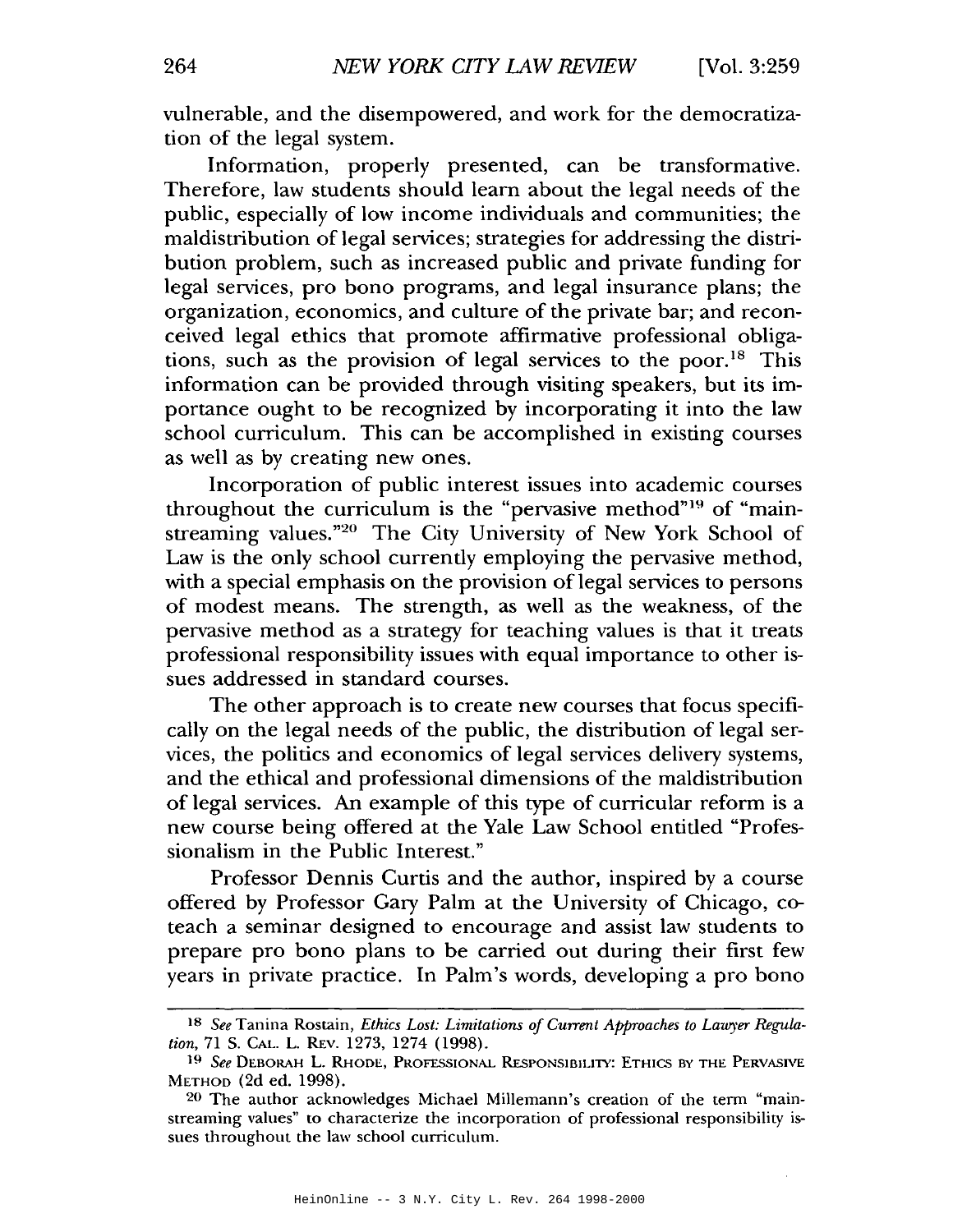## 2000] *CAN LAW SCHOOLS TEACH STUDENTS TO DO GOOD? 265*

plan before graduation from law school can "make it easier for a young law firm lawyer to follow through with a commitment to public service at a time when she is trying to adjust to a new career and is likely to be expected to work extremely long hours."21

The topics covered in the Yale course include: legal ethics and professional responsibility; the public service obligation of the bar; access to justice; and mandatory pro bono. Assigned readings for class discussions include the recently published American Bar Association report on the maldistribution of legal services, $22$  writings by David Luban,<sup>23</sup> Deborah Rhode,<sup>24</sup> and materials that lay out the debate around mandatory pro bono.<sup>25</sup>

The instructors invite practicing lawyers from the private and public interest sectors to attend seminar meetings to share with the students their experiences with pro bono legal representation, to discuss strategies for carrying out pro bono work while in private practice, to describe the economics and culture of private firm practice, and to provide specific information and advice about particular areas of pro bono practice.

The instructors conceive of this seminar as an "advanced legal ethics" course, with pro bono plans as the "term paper." Students are required to research the particular field in which they propose to offer pro bono services to low income clients. Before graduation, students must also contact legal aid and other public interest programs in the geographical area where they plan to practice to arrange for referral of pro bono clients and to negotiate with their prospective law firms for time, credit toward billable hours, and financial support for their projects.

"Professionalism in the Public Interest" is not a clinical course. It is primarily a course about legal ethics, professional responsibility and the legal profession, with a specific focus on the provision of legal services to the poor. But it does have the "practical" objective of focusing student attention on the maldistribution of legal

<sup>21</sup> Gary Palm, A MAPPPP [Major Anti-Poverty Pro Bono Project Plan] to Ease the Transition Between the Law School and a Satistying Legal Career (unpublished manuscript, on file with the author).

<sup>22</sup> Cantril, *supra* note 1.

<sup>23</sup> *See, e.g.,* DAVID LUBAN, LAWYERS AND JUSTICE: AN ETHICAL STUDY 237-92 (1988).

<sup>24</sup> *See, e.g.,* Deborah L. Rhode, *The Professionalism Problem,* 38 WM. & MARy L. REv. 283 (1998); *see also,* Deborah L. Rhode, *Cultures ofCommitment: Pro Bono for Lawyers and Law Students,* 67 FORDHAM L. REv. 2415 (1999) [hereinafter Rhode, *Cultures of Commitment] .*

*<sup>25</sup> See, e.g.,* David Shapiro, *The Enigma ofthe Lawyer's Duty to Serve,* 55 *N.Y.V.* L. REv. *735; see also,* LUBAN, *supra* note 23 at 267-89.